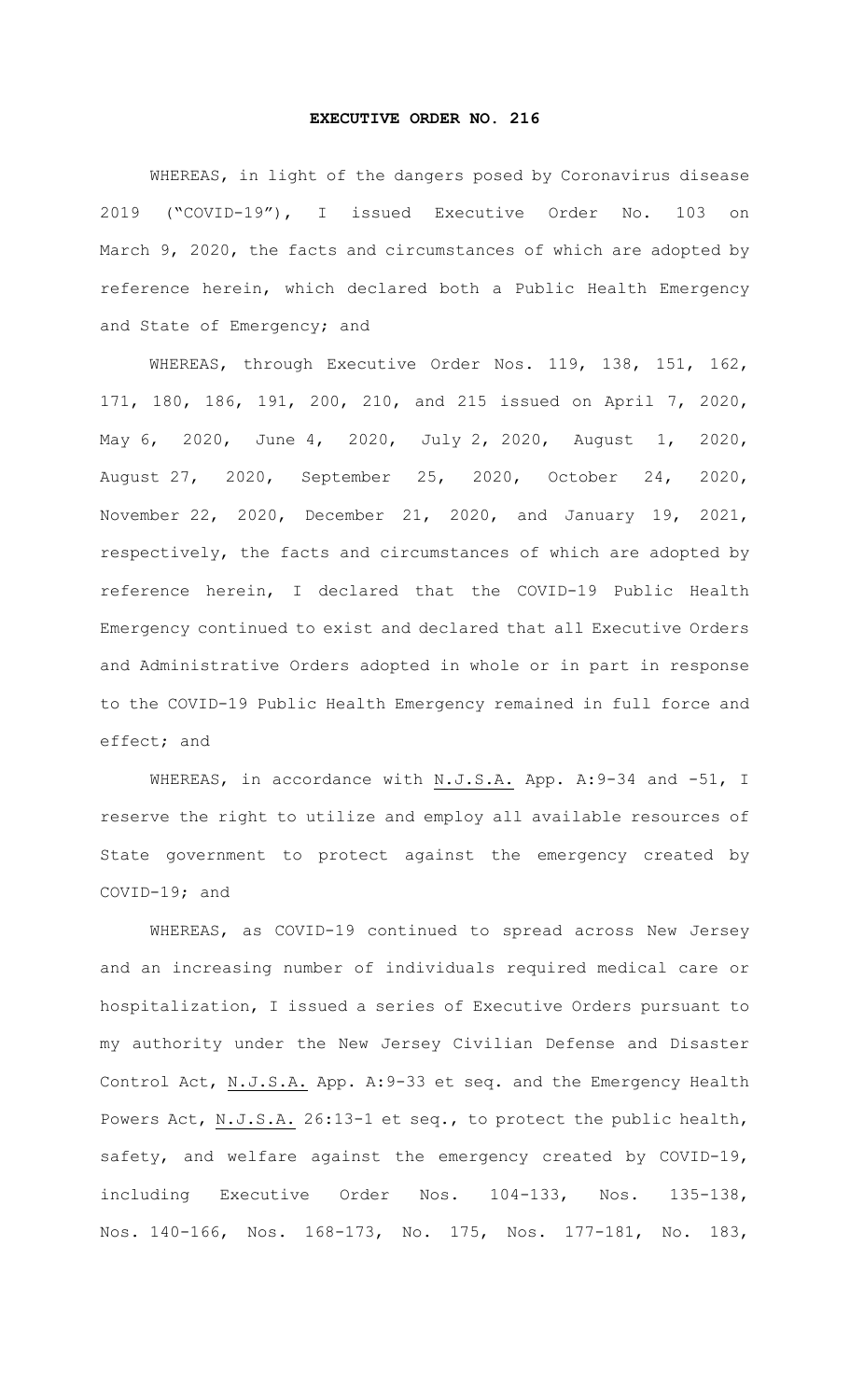Nos. 186-187, Nos. 189-198, No. 200, Nos. 203-204, No. 207, Nos. 210-211, and Nos. 214-215 (2020), the facts and circumstances of which are all adopted by reference herein; and

WHEREAS, on March 19, 2020, I issued Executive Order No. 105, which required the electronic collection and submission of political party candidate and delegate petitions through an online form created by the Secretary of State; and

WHEREAS, On April 8, 2020, I issued Executive Order No. 120, which extended the required electronic collection and submission of petitions through an online form to Independent candidates seeking direct nomination for the general election; and

WHEREAS, on April 29, 2020, I issued Executive Order No. 132, which allowed for the submission of initiative and referendum petitions electronically in addition to submission by hand delivery and which required the collection of signatures via an online form created by the Secretary of State; and

WHEREAS, P.L.2020, c.55 subsequently codified the standards adopted by Executive Order Nos. 105, 120, and 132 (2020) for the collection of signatures and submission of petitions; and

WHEREAS, full participation in the electoral process, both as a voter and as a candidate, is essential to a strong democracy; and

WHEREAS, our knowledge about COVID-19 and its transmission is more advanced than it was in March of 2020, and we now know that contact with contaminated surfaces is not the primary method by which COVID-19 is spread; and

WHEREAS, social distancing and other measures critical to limiting the spread of COVID-19 can sometimes require greater time and resources to meet certain obligations under elections law than would otherwise be required; and

2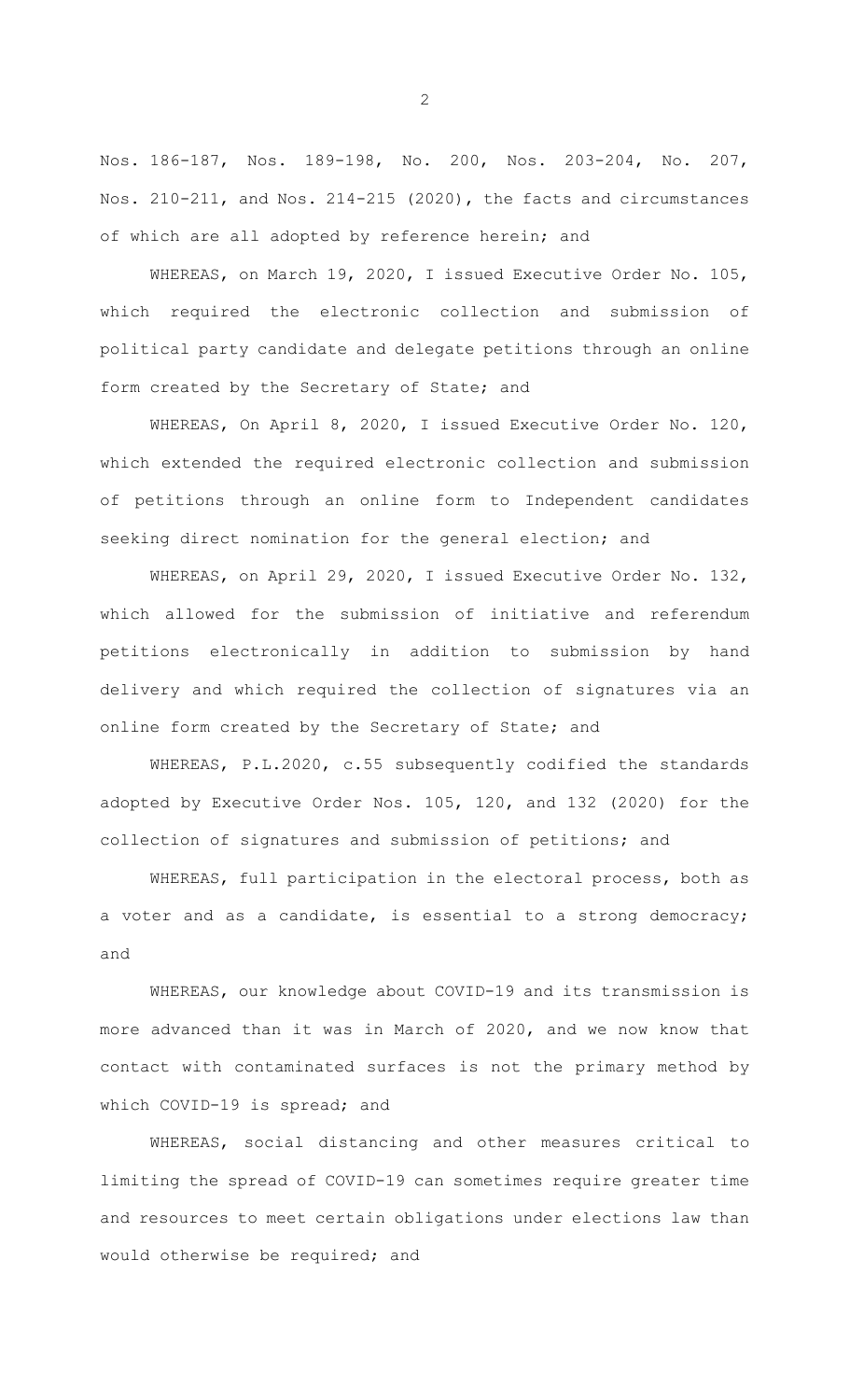WHEREAS, given the fast approach of an election cycle in which hundreds of elected offices are to be filled, including all 80 seats in the New Jersey General Assembly and all 40 seats in the New Jersey Senate, it remains vital that every appropriate option, consistent with social distancing and other precautions, be available for the collection and submission of petitions and signatures; and

WHEREAS, permitting the collection of signatures and the submission of petitions both electronically and, consistent with proper health guidance, in person will facilitate the greatest involvement in the electoral process and will better allow qualified candidates to meet the nomination requirements under the law; and

WHEREAS, states generally have discretion to dictate the time, manner, and place of elections in the absence of controlling federal law; and

WHEREAS, the Constitution and statutes of the State of New Jersey, particularly the provisions of N.J.S.A. 26:13-1 et seq., N.J.S.A. App. A: 9-33 et seq., N.J.S.A. 38A:3-6.1, and N.J.S.A. 38A:2-4 and all amendments and supplements thereto, confer upon the Governor of the State of New Jersey certain emergency powers, which I have invoked;

NOW, THEREFORE, I, PHILIP D. MURPHY, Governor of the State of New Jersey, by virtue of the authority vested in me by the Constitution and by the Statutes of this State, do hereby ORDER and DIRECT:

1. The Secretary of State, county clerks, municipal clerks, board of education secretaries, and fire district board secretaries shall allow for any candidate, delegate, recall, initiative, referendum, or other petition required to be filed

3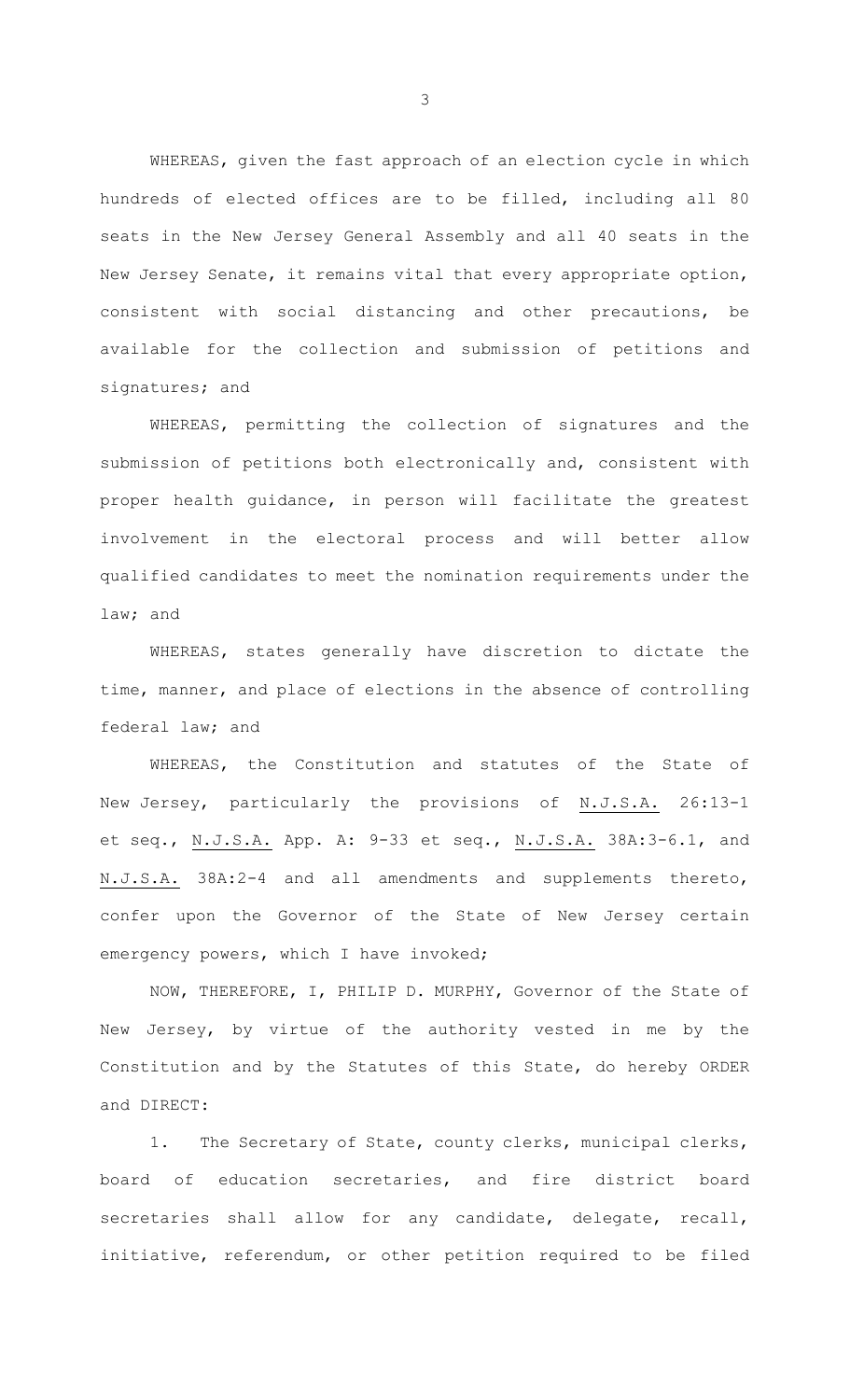prior to an election to be submitted by hand delivery and electronically.

2. The Secretary of State, county clerks, municipal clerks, board of education secretaries, and fire district board secretaries shall accept petitions with hand-written signatures and signatures collected via an online form created by the Secretary of State.

3. The respective filing officer for the petition shall develop the procedures for the electronic submission and signing of petitions, and of any required oaths, certifications and affidavits, which documents shall be submitted to such filing officers as are designated under law, notwithstanding any provision of P.L.2020, c.55 to the contrary.

4. The requirements of N.J.S.A. 19:23-7, N.J.S.A. 19:23-15, and N.J.S.A. 19:13-8 that a candidate provide a notarized oath of allegiance shall be in effect regardless of whether a petition is submitted by hand delivery or electronically.

5. Any required notarial acts may be conducted consistent with P.L.2020, c.26.

6. Any provision of P.L.2020, c.55 that is inconsistent with this Order is suspended for the duration of the Public Health Emergency first declared in Executive Order No. 103 (2020).

7. Paragraph 3 of Executive Order No. 132 (2020), to the extent inconsistent with this Order, is superseded.

8. No municipality, county, or any other agency or political subdivision of this State shall enact or enforce any order, rule, regulation, ordinance, or resolution that will or might in any way conflict with any of the provisions of this Order, or that will or might in any way interfere with or impede its achievement.

4